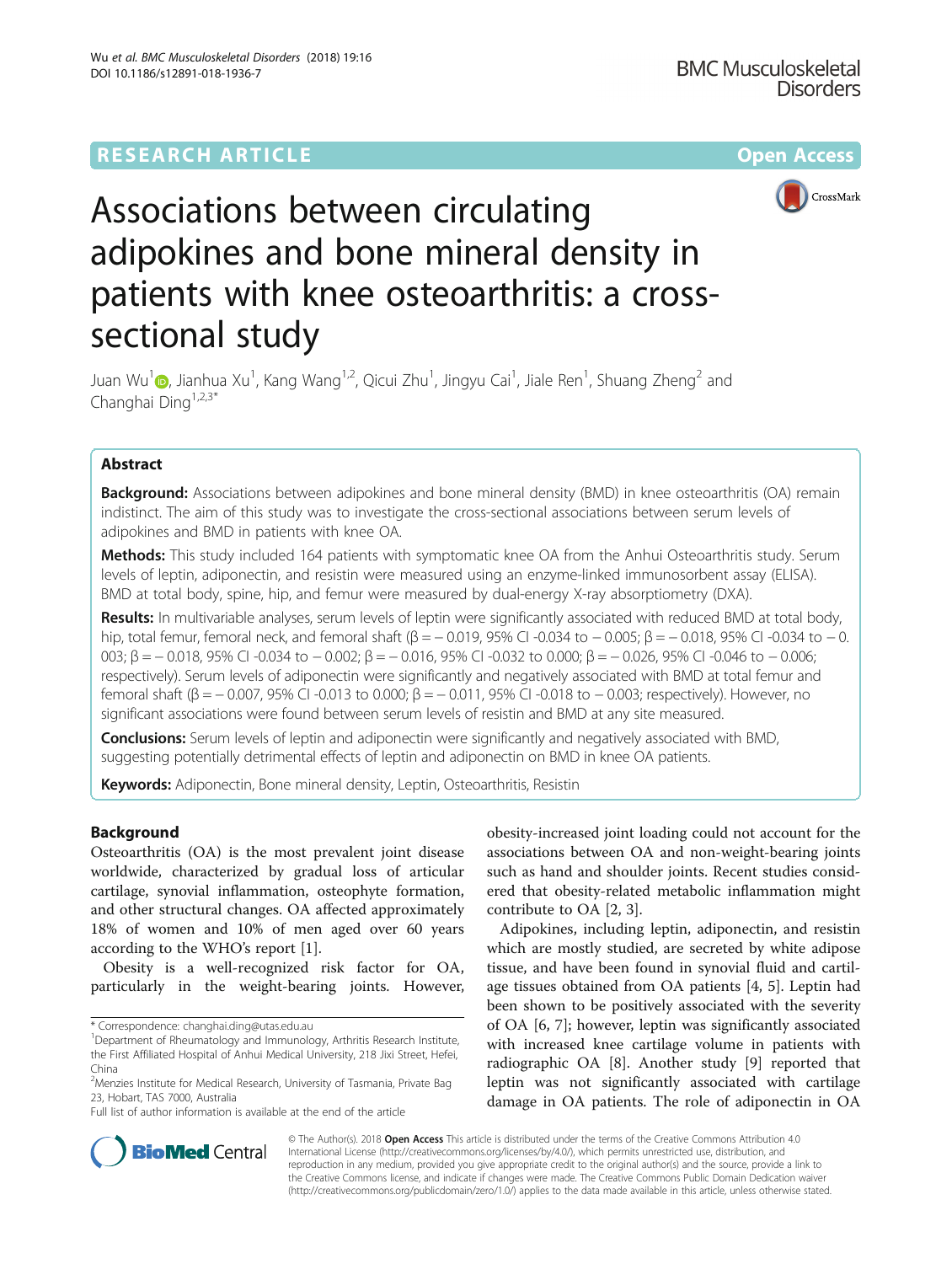<span id="page-1-0"></span>remains inconclusive. Some studies suggested a protective effect of adiponectin in OA [\[8](#page-5-0), [10, 11\]](#page-6-0), while others found no association [\[12, 13\]](#page-6-0) or even a positive association between serum adiponectin and disease severity in knee OA [[14](#page-6-0)]. Studies regarding correlations between resistin and OA are sparse and have been controversial [[15](#page-6-0), [16\]](#page-6-0).

The relationship between OA and bone mineral density (BMD) has been reported in various cross-sectional and longitudinal studies, but remains controversial. Previous studies revealed that higher BMD was associated with an increased risk of incident OA defined by osteophyte or Kellgren-Lawrence (KL) grade, suggesting that increased BMD was a risk factor for OA [\[17](#page-6-0)–[19\]](#page-6-0), but a recent study using MRI reported a positive association between systemic and subchondral BMD and cartilage thickness in patients with radiographic OA, indicating that BMD may play a protective role in OA [\[20](#page-6-0)].

Given that both adipokines and BMD might be involved in the etiology of OA, they would have a close relationship; however, associations between adipokines and BMD in OA are rarely reported though numerous studies reported the associations between adipokines and BMD in healthy human which remains controversial. One study was conducted in 60 postmenopausal women with hip or knee OA and reported no correlation between leptin and BMD [[21\]](#page-6-0). Another study found that whole body BMD was positively correlated with the serum leptin level in 50 postmenopausal women with knee OA, but the correlation disappeared after adjustment for covariates [\[22](#page-6-0)]. To the best of our knowledge, there were no studies reporting the associations between adiponectin, resistin and BMD in OA patients so far. The aim of this study, therefore, was to investigate the

Table 1 Characteristics of participants (split by median level of leptin)

cross-sectional associations between serum adipokines levels and BMD in patients with knee OA.

## Methods

## **Subjects**

This study was part of the Anhui Osteoarthritis (AHOA) Study, a clinical study of 205 patients aged 34-74 years, aimed to identify the environmental and biochemical factors associated with the progression of knee OA. Patients with clinical knee OA, diagnosed using American College of Rheumatology criteria [[23](#page-6-0)], were consecutively recruited from the Department of Rheumatology and Immunology in the First Affiliated Hospital of Anhui Medical University, from January 2012 to November 2013. We excluded institutionalized patients, patients with rheumatoid arthritis or other inflammatory diseases, patients with severe OA planning to have knee arthroplasty in 2 years, patients who did not have blood samples so the adipokines were not able to be measured, and patients who didn't have BMD measured due to personal reasons. Forty-one patients fulfilled the exclusion criteria and therefore were excluded from this study, leaving 164 patients. The study was approved by the First Affiliated Hospital Anhui Medical University ethics committee (the ethics approval number: H1000589), and written informed consent was obtained from all participants according to the Declaration of Helsinki.

## Anthropometrics

Weight was measured to the nearest 0.1 kg (with shoes, socks and bulky clothing removed) by using a single pair of electronic scales that were calibrated using a known weight at the beginning. Height was measured to the

|                                 | Total ( $n = 164$ ) | Leptin $\leq$ median ( <i>n</i> = 82) | Leptin $>$ median (n = 82) | $p$ value |  |
|---------------------------------|---------------------|---------------------------------------|----------------------------|-----------|--|
| Age, yrs <sup>a</sup>           | 55.42(8.57)         | 54.57(8.94)                           | 56.27(8.14)                | 0.206     |  |
| Females, % <sup>b</sup>         | 88.4                | 81.7                                  | 95.1                       | 0.015     |  |
| Height, cm <sup>a</sup>         | 158.64(6.83)        | 158.62(7.70)                          | 158.66(5.90)               | 0.971     |  |
| Weight, kg <sup>a</sup>         | 65.07(10.29)        | 63.00(9.57)                           | 67.08(10.61)               | 0.012     |  |
| BMI, kg/m <sup>2a</sup>         | 25.84(3.75)         | 24.98(2.83)                           | 26.68(4.32)                | 0.004     |  |
| BMD, kg/m <sup>2</sup>          |                     |                                       |                            |           |  |
| Total body <sup>a</sup>         | 10,55(1.22)         | 10.64(1.41)                           | 10.46(1.02)                | 0.361     |  |
| Spine <sup>a</sup>              | 10.03(1.34)         | 10.09(1.66)                           | 9.99(1.08)                 | 0.709     |  |
| $\mathsf{Hip}^a$                | 8.65(1.23)          | 8.90(1.42)                            | 8.47(1.06)                 | 0.060     |  |
| Total femur <sup>a</sup>        | 9.31(1.30)          | 9.43(1.37)                            | 9.21(1.24)                 | 0.283     |  |
| Knee ROA, % <sup>b</sup>        | 71.95               | 78.05                                 | 65.85                      | 0.082     |  |
| Adiponectin, ug/ml <sup>c</sup> | 27.09(6.80,60.88)   | 11.73(3.56,35.25)                     | 49.70(20.62,74.10)         | < 0.001   |  |
| Resistin, ng/ml <sup>c</sup>    | 2.22(1.40,4.55)     | 2.06(1.17,4.39)                       | 2.27(1.48, 4.63)           | 0.327     |  |

Leptin median level: 5.92 ng/ml

Data in bold denote statistically significant results

BMI body mass index, BMD bone mineral density, BMC bone mineral content, ROA radiographic osteoarthritis

t tests were used for mean (standard deviation), <sup>b</sup>x<sup>2</sup> tests for the proportions, <sup>c</sup>Mann-Whitney U tests for median (interquartile range)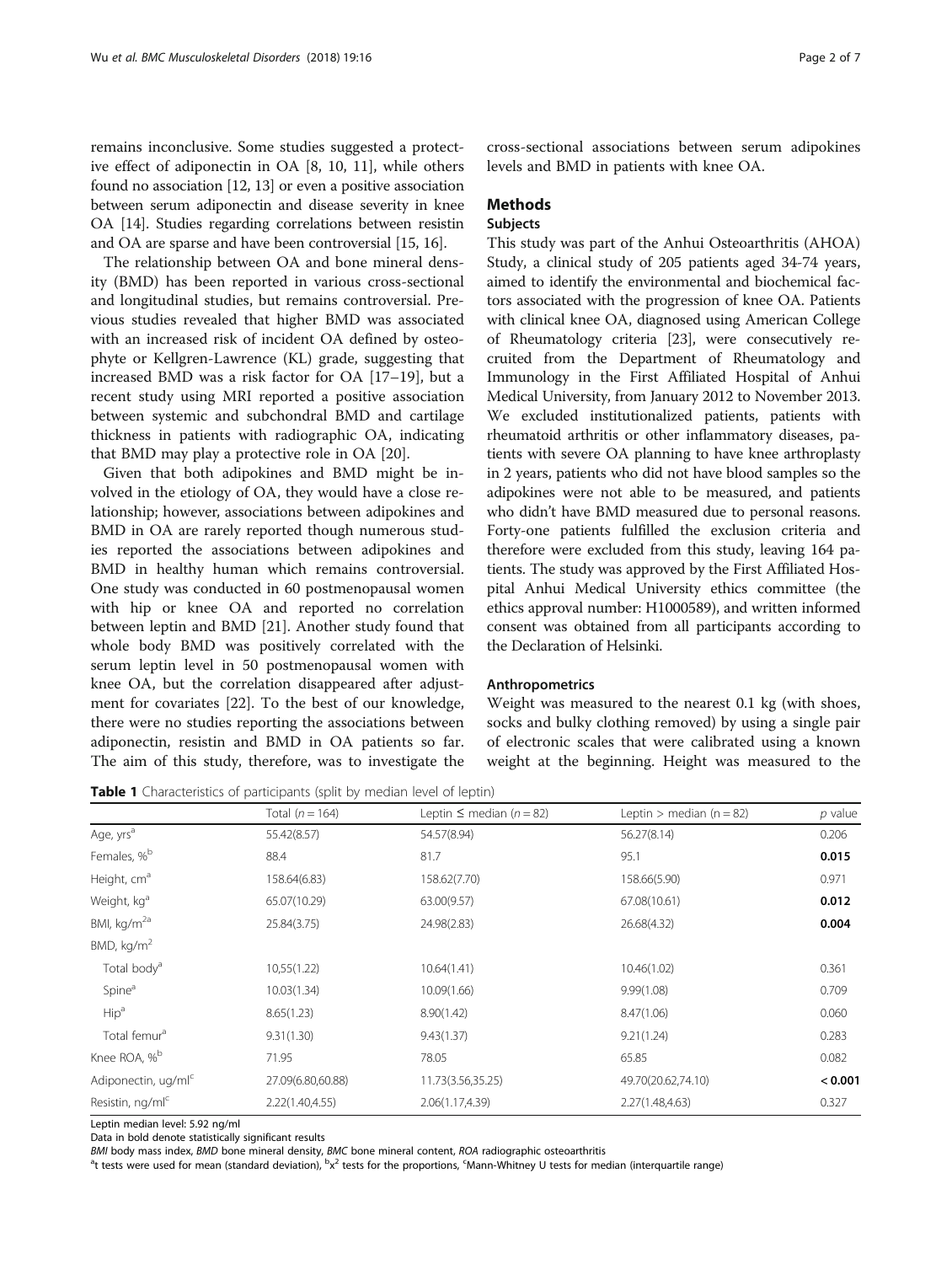<span id="page-2-0"></span>nearest 0.1 cm (with shoes, socks and headgear removed) by using a stadiometer. Body mass index (BMI) was calculated [weight (kg)/height  $(m)^2$ ].

## Serum adipokines measurements

Fasting blood was obtained from all patients in the morning. Serum was separated and aliquotted into plastic storage tubes. Aliquots were stored at − 80 °C till analysis. Serum levels of leptin, adiponectin, and resistin were measured by using enzyme-linked immunosorbent assay (ELISA; eBioscience, USA) kits, according to the manufacturer's instructions. The intra- and inter-assay coefficient of variations for leptin, adiponectin, and resistin were 5.7 and 6.9%, 4.2 and 3.1%, 5.1 and 8.1%, respectively.

## BMD measurement

BMD of the total body, spine, hip and total femur, including femoral neck, Wards triangle, greater trochanter, and femoral shaft were measured using dual-energy x-ray absorptiometry (DXA) (Lunar Prodigy DF + 310,504, GE Healthcare, USA). BMD was calculated from the bone area  $\rm (cm^2)$  and bone mineral content (g) and expressed in g/cm<sup>2</sup> [[24\]](#page-6-0). The unit of BMD was converted to  $\text{kg/m}^2$  to keep the levels of adipokines and BMD at the similar magnitudes.

#### Knee radiographic assessment

A standing anteroposterior semiflexed view of the diseased knee (the severer one if both were affected) with 15° of fixed knee flexion, was performed in all participants. KL grading system (grades 0-4) was used to assess the radiographic severity of OA [[25](#page-6-0)]. Radiographic OA (ROA) was defined as KL grade of  $\geq$ 2.

## Statistical analysis

Student's t tests, Mann-Whitney U tests or chi-squared tests were used to compare means, median or proportions, respectively. Univariable and multivariable linear

regression analyses were used to examine the associations between adipokines and BMD before and after adjustment for age, sex, BMI and ROA. Scatter plots were also used to depict the associations between adipokines and BMD after adjustment for the above-mentioned covariates. Standard diagnostic checks of model fit and residuals were routinely made, and data points with large residuals and/ or high influence were investigated for data errors. A  $p$ value < 0.05 (two-tailed) or a 95% confidence interval (CI) not including the null point was regarded as statistically significant. All statistical analyses were performed using SPSS 13.0 for Windows (SPSS, Chicago, IL, USA).

## Results

A total of 164 subjects between 34 and 74 years of age (mean, 55.4 yrs) participated in our study. Of these, all subjects measured the BMD of total body and total femur, however, only 133 subjects measured the BMD of spine and hip. There were no significant differences in demographic factors (age, sex, and BMI) between these participants and those excluded  $(n = 41;$  data not shown). Characteristics of the participants are presented in Table [1](#page-1-0). The mean BMI was  $25.84 \text{ kg/m}^2$ . The median levels of leptin, adiponectin, and resistin were 5.92 ng/ml, 27.09μg/ ml, and 2.22 ng/ml, respectively. Subjects with higher and lower levels of leptin (split at the median level) were similar in age, height, BMD at all sites measured, prevalence of ROA and levels of resistin; however, subjects with higher leptin levels had greater proportion of females, higher weight, higher BMI and higher adiponectin levels.

There were no interactions between serum levels of adipokines and sex on the BMD (data not shown). Therefore, males and females were combined for analyses in our study.

Associations between leptin and BMD were shown in Table 2. In univariable analyses, we did not find any significant associations between serum levels of leptin and BMD at any site measured. However, after

Table 2 Associations between leptin and BMD in various regions

|                    | Univariable             |           | Multivariable <sup>a</sup> |         |  |
|--------------------|-------------------------|-----------|----------------------------|---------|--|
|                    | $\beta$ (95% CI)        | $p$ value | $\beta$ (95% CI)           | p value |  |
| Total body BMD     | $-0.011(-0.026, 0.004)$ | 0.155     | $-0.019(-0.034,-0.005)$    | 0.009   |  |
| Spine BMD          | $0.004(-0.013.0.021)$   | 0.653     | $-0.010(-0.028.0.007)$     | 0.248   |  |
| Hip BMD            | $-0.010(-0.025,0.006)$  | 0.213     | $-0.018(-0.034,-0.003)$    | 0.018   |  |
| Total femur BMD    | $-0.007(-0.023,0.008)$  | 0.352     | $-0.018(-0.034,-0.002)$    | 0.024   |  |
| Femoral neck       | $-0.010(-0.025,0.006)$  | 0.218     | $-0.016(-0.032,0.000)$     | 0.048   |  |
| Wards triangle     | $-0.007(-0.025,0.011)$  | 0.462     | $-0.012(-0.029.0.006)$     | 0.194   |  |
| Greater trochanter | $-0.004(-0.018.0.009)$  | 0.538     | $-0.013(-0.026.0.001)$     | 0.074   |  |
| Femoral shaft      | $-0.008(-0.028,0.011)$  | 0.386     | $-0.026(-0.046,-0.006)$    | 0.012   |  |

Dependent variable: BMD in respective compartment

Independent variable: leptin

Data in bold denote statistically significant results

BMD bone mineral density, BMI body mass index, ROA radiographic osteoarthritis

Adjusted for age, sex, BMI and ROA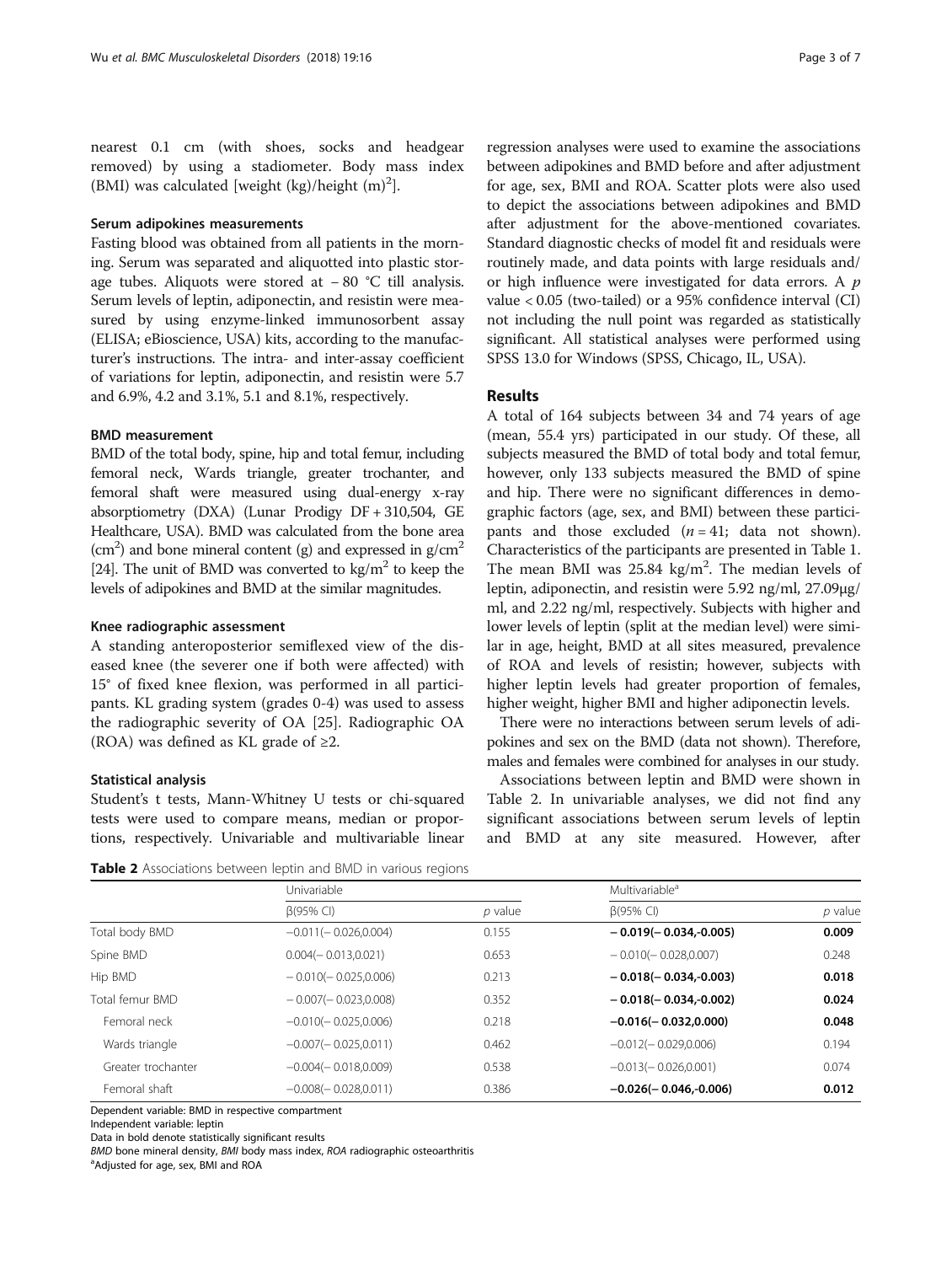

adjustment for age, sex, BMI and ROA, serum levels of leptin were significantly associated with reduced BMD at total body, hip, femoral neck, femoral shaft, and total femur (Table [2](#page-2-0), Fig. 1).

Serum adiponectin was significantly and negatively associated with BMD at femoral shaft and total femur in univariable analyses. These negative associations remained unchanged after adjustment for the covariates mentioned above (Table 3, Fig. [2\)](#page-4-0). We did not find any significant associations between serum adiponectin and BMD at total body, spine, and hip. The association between adiponectin and femoral neck BMD was also negative but of borderline statistical significance (Table 3).

The associations between serum resistin and BMD at any site did not reach statistical significance before and after adjustment for age, sex, BMI and ROA (Table [4\)](#page-4-0).

#### **Discussion**

The present study investigated the cross-sectional associations between adipokines (including leptin, adiponectin, and resistin) and BMD in patients with knee OA. We found that the serum leptin levels were negatively associated with total body, hip and total femur (including femoral neck and femoral shaft) BMD. Serum adiponectin was also significantly associated with reduced BMD at total femur and femoral shaft. In contrast, no association was found between serum resistin and BMD.

Leptin, a protein encoded by the ob gene, was found to regulate bone metabolism. Various studies have demonstrated the association between leptin and BMD. Ducy et al. [[26\]](#page-6-0) found that intracerebroventricular infusion of leptin induced bone loss in both leptin-deficient and wild-type mice, suggesting that leptin could inhibit bone formation acting through the hypothalamus.

Table 3 Associations between adiponectin and BMD in various regions

|                    | Univariable             |           | Multivariable <sup>a</sup> |         |  |
|--------------------|-------------------------|-----------|----------------------------|---------|--|
|                    | $\beta$ (95% CI)        | $p$ value | $\beta$ (95% CI)           | p value |  |
| Total body BMD     | $-0.005(-0.010, 0.000)$ | 0.072     | $-0.002(-0.007,0.003)$     | 0.432   |  |
| Spine BMD          | $-0.006(-0.013,0.002)$  | 0.123     | $-0.002(-0.010.0.005)$     | 0.518   |  |
| Hip BMD            | $-0.006(-0.012,0.001)$  | 0.100     | $-0.002(-0.009.0.004)$     | 0.456   |  |
| Total femur BMD    | $-0.006(-0.012,0.000)$  | 0.034     | $-0.007(-0.013, 0.000)$    | 0.030   |  |
| Femoral neck       | $-0.006(-0.011, 0.000)$ | 0.061     | $-0.005(-0.011, 0.001)$    | 0.088   |  |
| Wards triangle     | $-0.005(-0.012,0.002)$  | 0.137     | $-0.004(-0.010.0003)$      | 0.234   |  |
| Greater trochanter | $-0.004(-0.009.0.001)$  | 0.116     | $-0.002(-0.007.0.003)$     | 0.436   |  |
| Femoral shaft      | $-0.008(-0.015,-0.001)$ | 0.025     | $-0.011(-0.018,-0.003)$    | 0.006   |  |

Dependent variable: BMD in respective compartment

Independent variable: adiponectin

Data in bold denote statistically significant results

BMD bone mineral density, BMI body mass index, ROA radiographic osteoarthritis

Adjusted for age, sex, BMI and ROA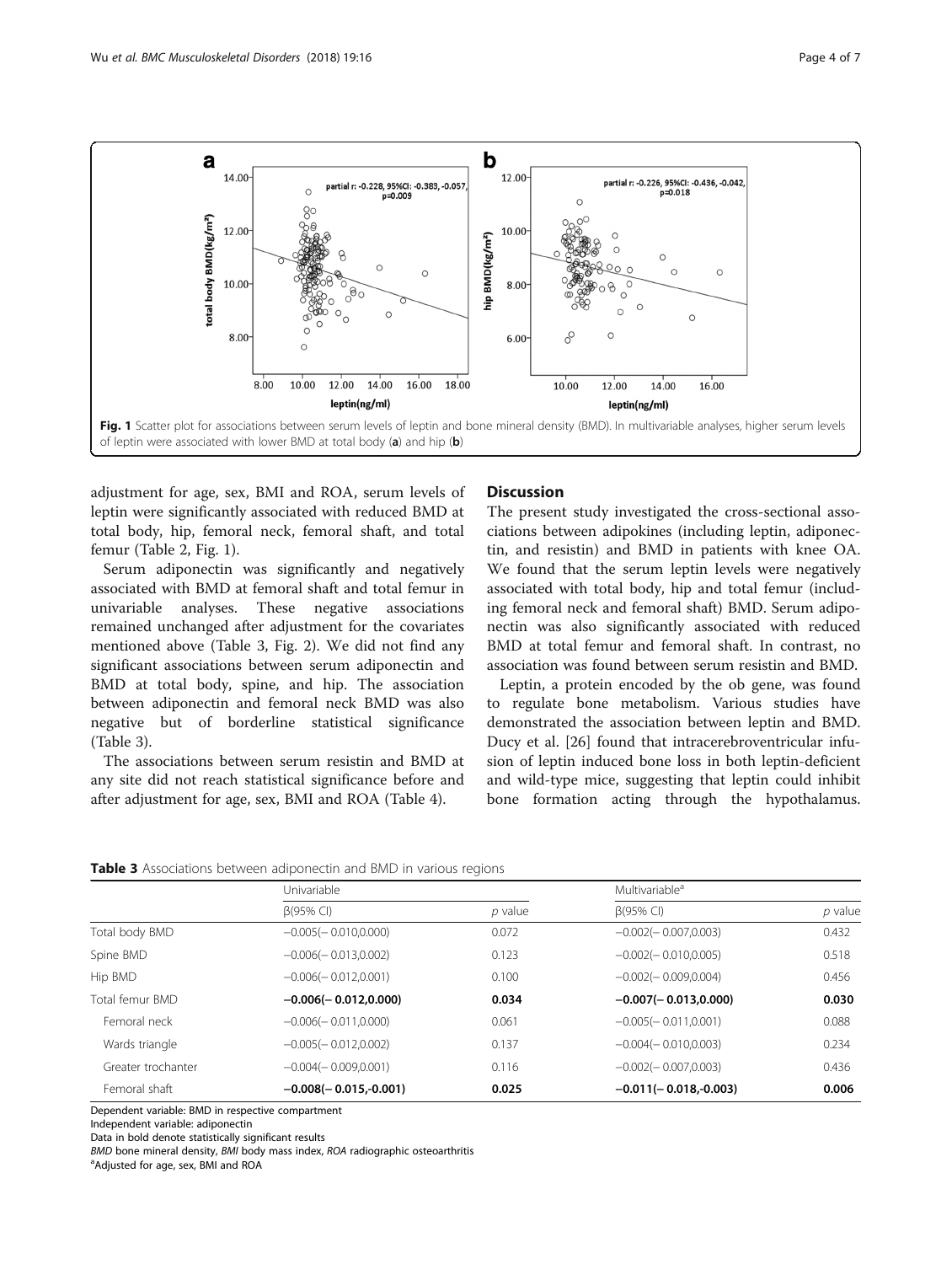<span id="page-4-0"></span>

Epidemiological studies reported that serum leptin concentrations were inversely associated with calcaneal BMD after adjustment for body weight in 221 healthy adult men [[27\]](#page-6-0), and leptin had a negative correlation with lumbar spine BMD in perimenopausal healthy women [\[28\]](#page-6-0). On the contrary, some studies reported a positive association between leptin and BMD. Martin et al. [[29](#page-6-0)] demonstrated that peripheral administration of leptin could prevent disuse-induced bone loss through inhibiting the increase in bone resorption mediated by the RANKL/OPG and preventing the decrease in bone formation in tail-suspended female rats. Blain et al. [[30](#page-6-0)] found that leptin was positively associated with whole body and femoral neck BMD in 155 postmenopausal women. Weiss et al. [\[31\]](#page-6-0) reported that leptin predicted an increase in BMD in postmenopausal women but not older men after adjustment for age, BMI, and other bone related factors. In addition, several clinical studies reported no association between leptin and BMD or BMD

change [[32](#page-6-0), [33\]](#page-6-0). It was noteworthy that these studies mentioned above were conducted in healthy persons. Only two clinical studies investigated the association between leptin and BMD in OA [[21, 22\]](#page-6-0) and reported inconsistent results. Our study found that serum leptin was significantly associated with reduced BMD in patients with knee OA, independent of age, sex, BMI, and ROA. This suggests that leptin may play a potentially detrimental effect on BMD in knee OA.

Adiponectin was considered to have a negative effect on bone metabolism. Adiponectin levels were negatively associated with femoral neck and total body BMD in postmenopausal women after adjustment for potential confounders [\[32](#page-6-0)], and highest tertile of adiponectin had significantly greater hip BMD loss than the lowest tertile of adiponectin in women [[33](#page-6-0)]. A meta-analysis indicated that adiponectin was the mostly relevant adipokine that was negatively associated with BMD in healthy subjects, regardless of menopausal status and gender [\[34](#page-6-0)].

| Table 4 Associations between resistin and BMD in various regions |  |  |  |  |  |  |
|------------------------------------------------------------------|--|--|--|--|--|--|
|------------------------------------------------------------------|--|--|--|--|--|--|

|                    | Univariable             |           | Multivariable <sup>a</sup> |         |  |
|--------------------|-------------------------|-----------|----------------------------|---------|--|
|                    | $\beta$ (95% CI)        | $p$ value | $\beta$ (95% CI)           | p value |  |
| Total body BMD     | $0.005(-0.042,0.053)$   | 0.825     | $0.005(-0.037,0.048)$      | 0.801   |  |
| Spine BMD          | $-0.022(-0.117,0.072)$  | 0.639     | $-0.024(-0.120,0.071)$     | 0.612   |  |
| Hip BMD            | $-0.005(-0.093,0.083)$  | 0.913     | $0.012(-0.072,0.096)$      | 0.777   |  |
| Total femur BMD    | $-0.010(-0.061.0.042)$  | 0.712     | $-0.007(-0.056,0.043)$     | 0.792   |  |
| Femoral neck       | $-0.023(-0.075, 0.029)$ | 0.376     | $-0.023(-0.073,0.027)$     | 0.358   |  |
| Wards triangle     | $-0.030(-0.090, 0.030)$ | 0.327     | $-0.031(-0.086, 0.023)$    | 0.257   |  |
| Greater trochanter | $-0.014(-0.059,0.031)$  | 0.528     | $-0.012(-0.054,0.030)$     | 0.568   |  |
| Femoral shaft      | $0.002(-0.062.0.066)$   | 0.951     | $0.003(-0.061, 0.067)$     | 0.918   |  |

Dependent variable: BMD in respective compartment

Independent variable: resistin

BMD bone mineral density, BMI body mass index, ROA radiographic osteoarthritis

Adjusted for age, sex, BMI and ROA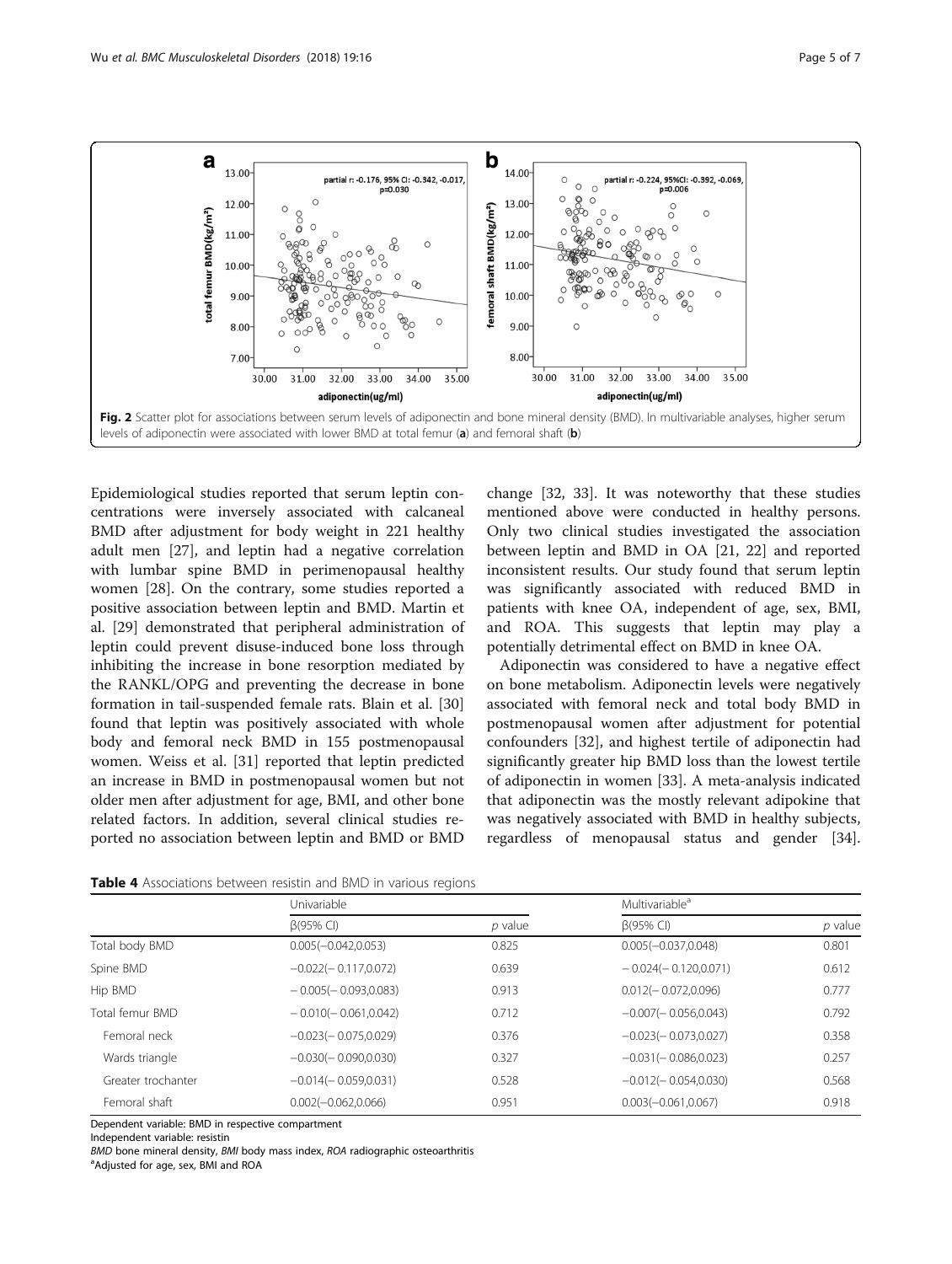<span id="page-5-0"></span>Oshima et al. [\[35\]](#page-6-0) reported that adiponectin supplement increased bone mass in trabecular bone via inhibiting osteoclast and activating osteoblast. In contrast, Kontogianni et al. [[28\]](#page-6-0) found no associations between adiponectin and lumber spine BMD in perimenopausal women, and Barbour et al. [\[33](#page-6-0)] found adiponectin levels were not correlated with whole-body areal BMD or trabecular lumbar spine volumetric BMD loss in older women and men. Our current study is the first to investigate the association between adiponectin and BMD in patients with knee OA, indicating a potentially detrimental effect of adiponectin on BMD in knee OA.

Serum leptin levels are positively correlated with BMI, while serum adiponectin levels are negatively correlated with BMI [\[36](#page-6-0)]. However, we found that both serum levels of leptin and adiponectin were negatively associated with BMD in OA. The potential mechanism is unclear, and it needs to be further investigated.

So far, there are a few studies reporting the association between resistin and BMD. Serum resistin was not associated with BMD of total body, lumbar spine, and total hip before and after adjustment for age and fat mass in 232 Chinese men [[37\]](#page-6-0), and was not an independent predictor of BMD in 336 healthy postmenopausal Chinese women aged 41-81 years [[38\]](#page-6-0). One study reported that serum resistin levels were significantly and negatively associated with lumbar spine BMD in 80 middle-aged men [[39\]](#page-6-0). In our current study, we didn't find any significant association between serum resistin and BMD in patients with knee OA.

There are several limitations in our study. First, due to the cross-sectional nature, the causality between adipokines and BMD is not able to be determined. Further longitudinal studies are needed to verify our findings. Second, the sample size was modest. This may be the reason why we did not find significant association between resistin and BMD. Third, 41 patients were excluded from this study which may cause selection bias; however, there were no significant differences in age, sex, and BMI between patients who were included and excluded. Last, there would be variations in muscle and fat mass which may affect the associations; however, the results remained largely unchanged after the adjustment for muscle or fat mass.

## Conclusions

Serum leptin and adiponectin levels were significantly and negatively associated with BMD, suggesting potentially detrimental effects of leptin and adiponectin on BMD in knee OA patients.

#### Abbreviations

BMD: Bone mineral density; BMI: Body mass index; CI: Confidence interval; DXA: Dual-energy X-ray absorptiometry; ELISA: Enzyme-linked immunosorbent assay; KL: Kellgren-Lawrence; OA: Osteoarthritis; ROA: Radiographic OA

#### Acknowledgments

We would like to thank the participants who made this study possible, and thank the staff and volunteers who collected the data.

#### Funding

This study was supported by the National Natural Science Foundation of China (81172865).

#### Availability of data and materials

The datasets used and analysed during the current study are available from the corresponding author on reasonable request.

#### Authors' contributions

Study conception and design: CD and JX. Acquisition of data: JW, KW, QZ, JC, JR and SZ. Analysis and interpretation of data: JW and CD. Drafting of the article: JW and CD. Revising and final approval of the article: All authors.

#### Ethics approval and consent to participate

The study was approved by the First Affiliated Hospital Anhui Medical University ethics committee (the ethics approval number: H1000589), and written informed consent was obtained from all participants according to the Declaration of Helsinki.

#### Consent for publication

Not applicable.

#### Competing interests

The authors declare that they have no competing interests. Changhai Ding is a Deputy Section Editor of BMC Musculoskeletal Disorders.

#### Publisher's Note

Springer Nature remains neutral with regard to jurisdictional claims in published maps and institutional affiliations.

#### Author details

<sup>1</sup>Department of Rheumatology and Immunology, Arthritis Research Institute the First Affiliated Hospital of Anhui Medical University, 218 Jixi Street, Hefei, China. <sup>2</sup> Menzies Institute for Medical Research, University of Tasmania, Private Bag 23, Hobart, TAS 7000, Australia. <sup>3</sup>Institute of Bone & Joint Translational Research, Southern Medical University, Guangzhou, Guangdong, China.

#### Received: 12 August 2017 Accepted: 11 January 2018 Published online: 17 January 2018

#### References

- 1. Woolf AD, Pfleger B. Burden of major musculoskeletal conditions. Bull World Health Organ. 2003;81:646–56.
- 2. Sowers MR, Karvonen-Gutierrez CA. The evolving role of obesity in knee osteoarthritis. Curr Opin Rheumatol. 2010;22:533–7.
- 3. Wang X, Hunter D, Xu J, Ding C. Metabolic triggered inflammation in osteoarthritis. Osteoarthr Cartil. 2015;23:22–30.
- 4. Presle N, Pottie P, Dumond H, Guillaume C, Lapicque F, Pallu S, et al. Differential distribution of adipokines between serum and synovial fluid in patients with osteoarthritis. Contribution of joint tissues to their articular production. Osteoarthr Cartil. 2006;14:690–5.
- Francin PJ, Abot A, Guillaume C, Moulin D, Bianchi A, Gegout-Pottie P, et al. Association between adiponectin and cartilage degradation in human osteoarthritis. Osteoarthr Cartil. 2014;22:519–26.
- 6. Stannus OP, Jones G, Quinn SJ, Cicuttini FM, Dore D, Ding C. The association between leptin, interleukin-6, and hip radiographic osteoarthritis in older people: a cross-sectional study. Arthritis Res Ther. 2010;12:R95.
- 7. Staikos C, Ververidis A, Drosos G, Manolopoulos VG, Verettas DA, Tavridou A. The association of adipokine levels in plasma and synovial fluid with the severity of knee osteoarthritis. Rheumatology (Oxford). 2013;52:1077–83.
- 8. Zheng S, Xu J, Xu S, Zhang M, Huang S, He F, et al. Association between circulating adipokines, radiographic changes, and knee cartilage volume in patients with knee osteoarthritis. Scand J Rheumatol. 2016;45:224–9.
- 9. de Boer TN, van Spil WE, Huisman AM, Polak AA, Bijlsma JW, Lafeber FP, et al. Serum adipokines in osteoarthritis; comparison with controls and relationship with local parameters of synovial inflammation and cartilage damage. Osteoarthr Cartil. 2012;20:846–53.